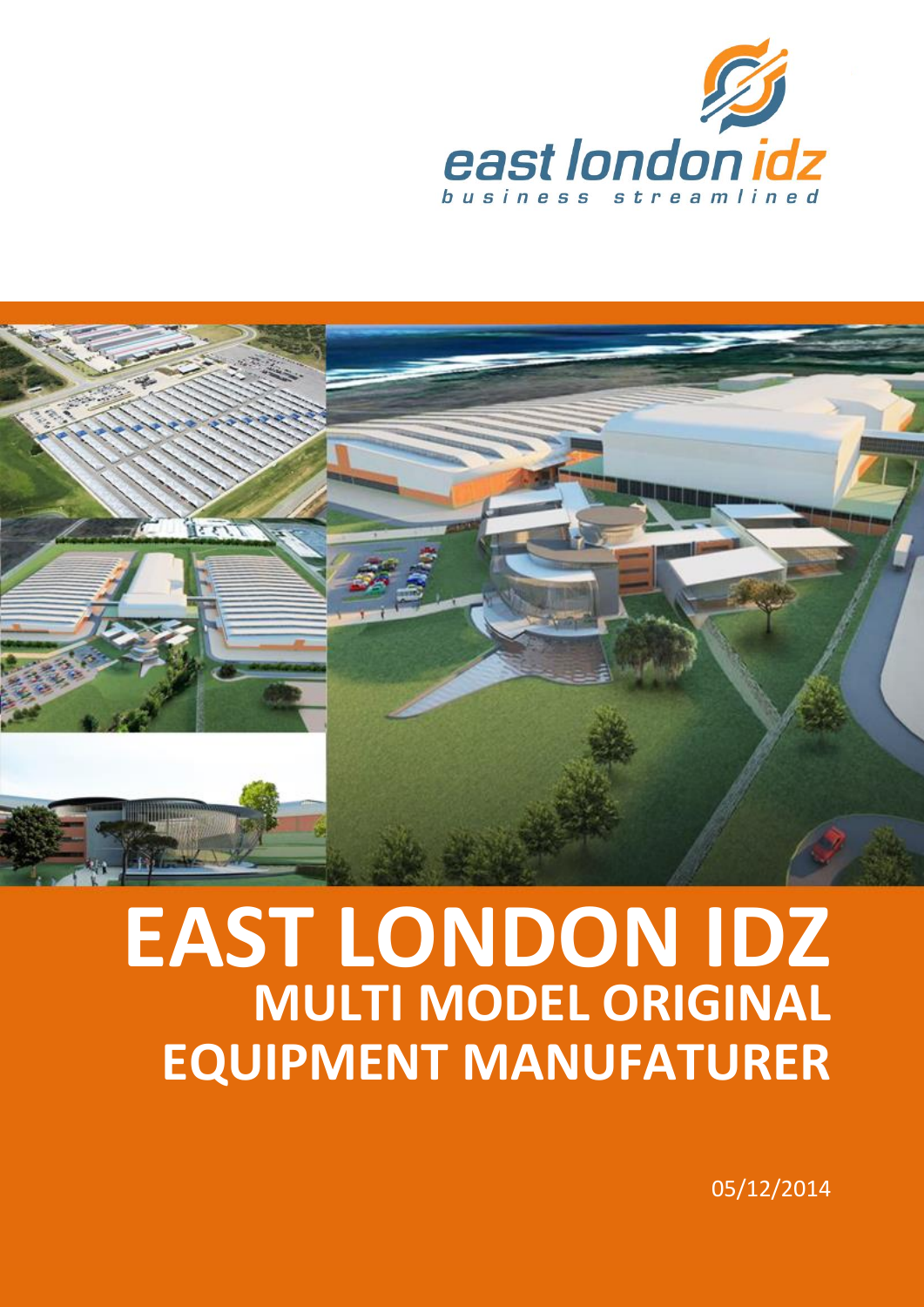

#### **Table of Contents**

| $\mathbf{1}$   |     | Introduction                    | 20 |
|----------------|-----|---------------------------------|----|
|                | 1.1 | Background                      | 20 |
|                | 1.2 | The Value Proposition           | 20 |
| $\overline{2}$ |     | <b>Industry Overview</b>        | 21 |
|                | 2.1 | <b>Local Sales</b>              | 21 |
|                | 2.2 | <b>Export Sales</b>             | 21 |
| 3              |     | Government Incentive            | 22 |
| 4              |     | The MMOEM                       | 23 |
| 5              |     | Implementation                  | 27 |
| 6              |     | <b>MMOEM Location</b>           | 28 |
| $\overline{7}$ |     | Financing the MMOEM             | 28 |
|                | 7.1 | <b>Investment Structure</b>     | 28 |
|                | 7.2 | <b>Financial considerations</b> | 29 |
| 8              |     | The Way forward                 | 29 |
|                | 8.1 | Invitation to participate       | 29 |
|                | 8.2 | Timelines                       | 30 |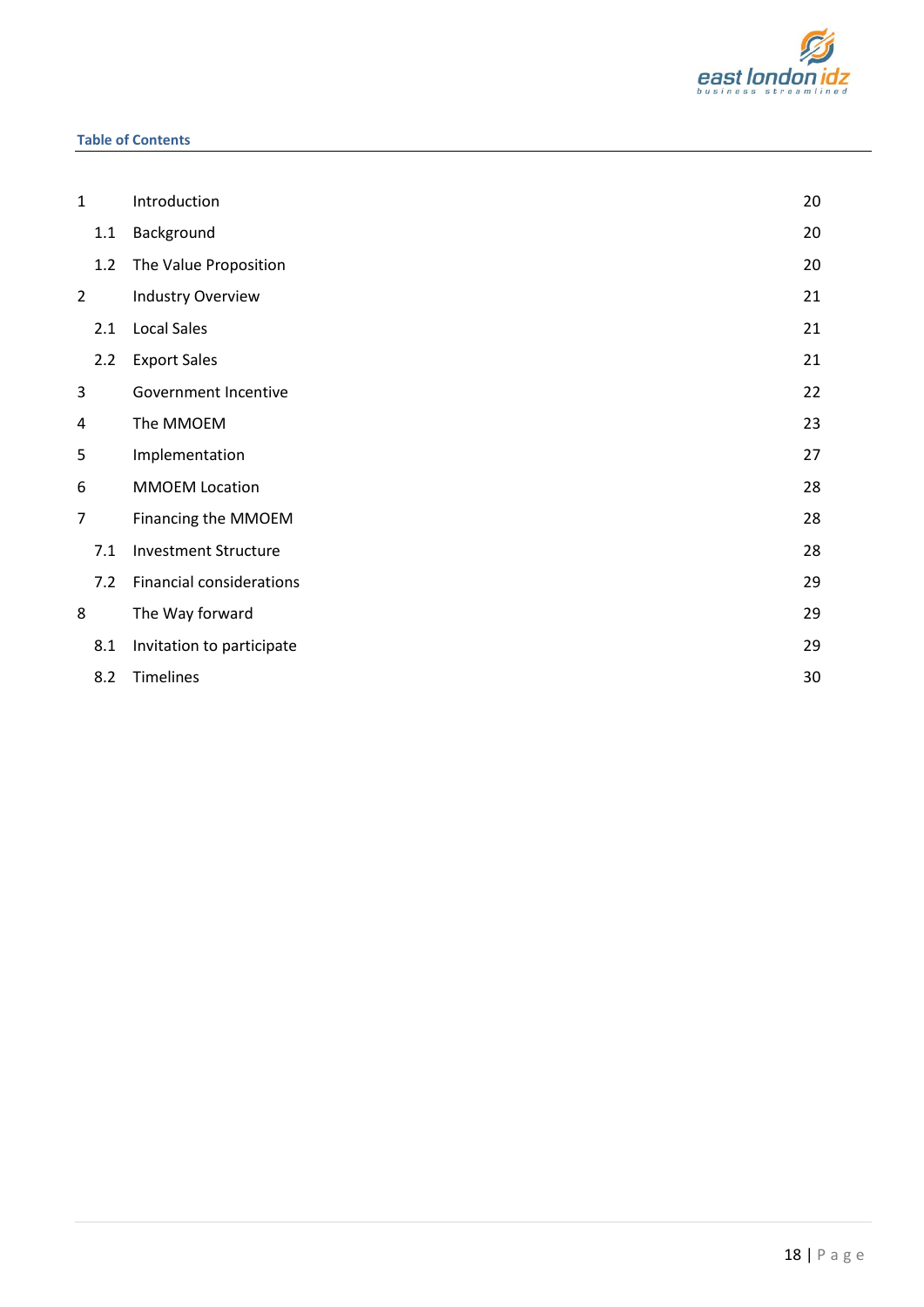

## **Table of Tables**

## **Table of Figures**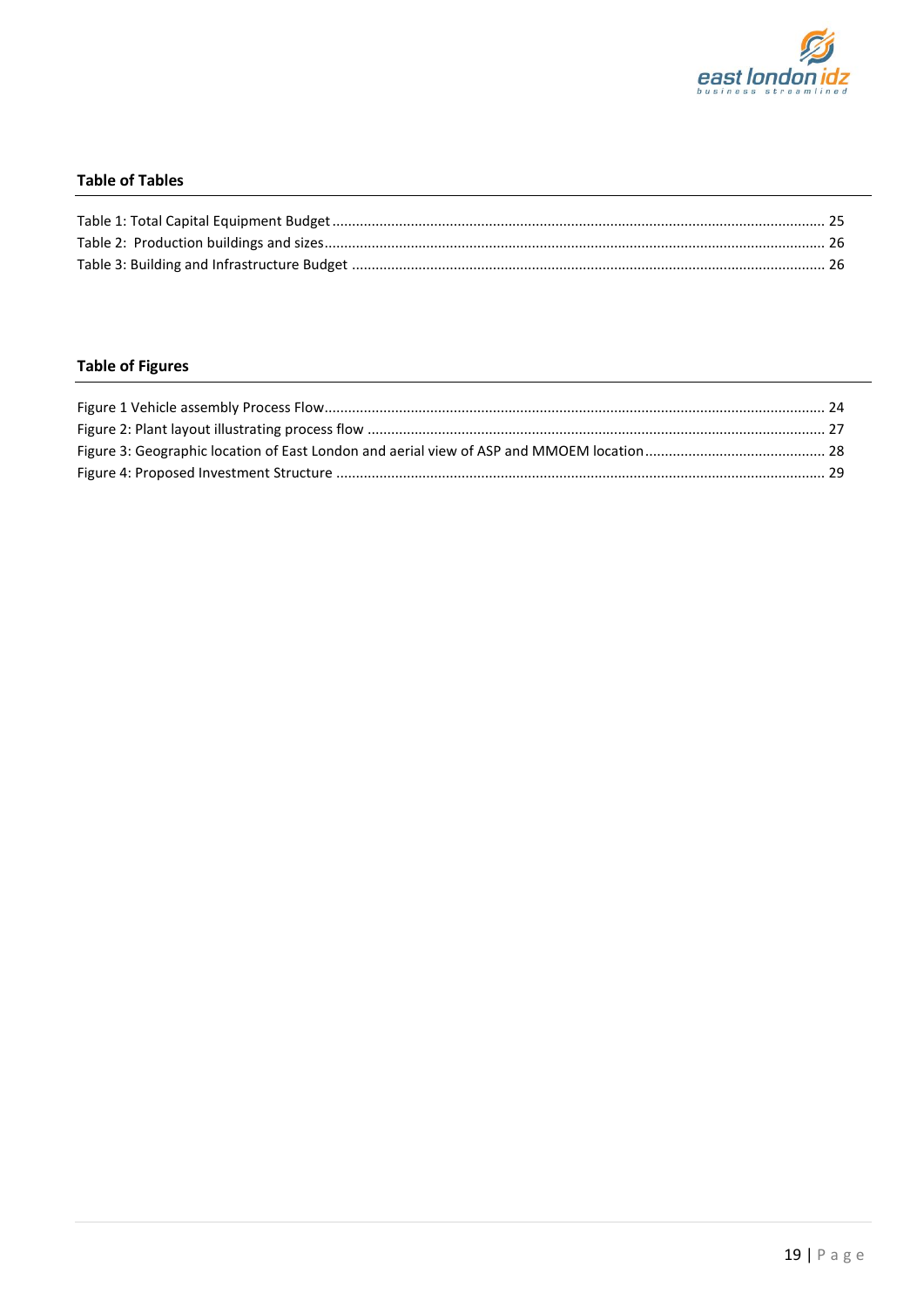

# <span id="page-3-0"></span>**1 Introduction**

## <span id="page-3-1"></span>**1.1 Background**

The East London Industrial Development Zone (EL IDZ) in Buffalo City, Eastern Cape developed a Multi-Model Original Equipment Manufacturer (MMOEM) concept as a strategic initiative to build on the successes of the local automotive industry and utilise the highly beneficial automotive incentive programme offerings of the South African Government. The vision of the MMOEM, as conceived by the EL IDZ, is to establish an efficient passenger and light commercial vehicle assembly facility using world-class, appropriate technology and equipment that will enable cost effective assembly of different platform low volume passenger and light commercial vehicles to world standards on behalf of OEMs, using Complete Knock Down (CKD) kits supplied by the client OEMs as input.

The MMOEM concept is not new. It has been tried and tested with much success - contract vehicle assemblers, such as Magna Steyr Fahrzeugtechnik Ag & Co.(based in Austria with operating facilities in Graz as well as Canada) and Valmet Automotive Inc. (a world class contract assembler based in Finland), have been manufacturing low volume models on behalf of OEMs for many years. The proposed MMOEM would, however, be the only such facility in the Southern Hemisphere.

The EL IDZ appointed a team of local and international experts to conduct a feasibility study to verify the economic viability of a MMOEM assembly plant that can assemble up to 70,000 units per annum comprising an array of niche vehicles and to make qualified assumptions in respect of throughput, investment, operating costs and volumes. The outcome of the study indicates that there is a strong business case for such a MMOEM. The government incentive programme, the Automotive Production Development Programme (APDP), includes a cash grant of up to 20% of eligible capital investment and substantial reduction in import duties on imported components. The subsequent saving on import duties on comparative fully built units, more than covers the assembly fee of the MMOEM. Following the conclusion of the study, the South African Department of Trade and Industry (the Dti) and the Industrial Development Corporation of South Africa Ltd (IDC of SA) have pledged substantial financial support towards the establishment of the MMOEM.

The MMOEM and its benefits are now being promoted to international OEMs with an established interest in the South African automotive industry as well as investors and potential plant operators, in order to secure the required volume off-take and strategic partners to implement the project.

## <span id="page-3-2"></span>**1.2 The Value Proposition**

The MMOEM will present investors and OEMs with the opportunity to participate in a modern, flexible vehicle assembly facility in South Africa with the following benefits:

- The substantial government support for the establishment of the infrastructure and the duty benefits of local assembled vehicles enables the cost effective assembly of low volume vehicles destined for the South African and African automotive markets. The beneficial trade agreements between South Africa and a number of its trading partners will enable OEMs exporting from South Africa to utilise reduced preference duty tariffs on exported vehicles;
- For the participating OEMs, the only investment will be in model-specific jigs and fixtures required for the assembly of their specific models.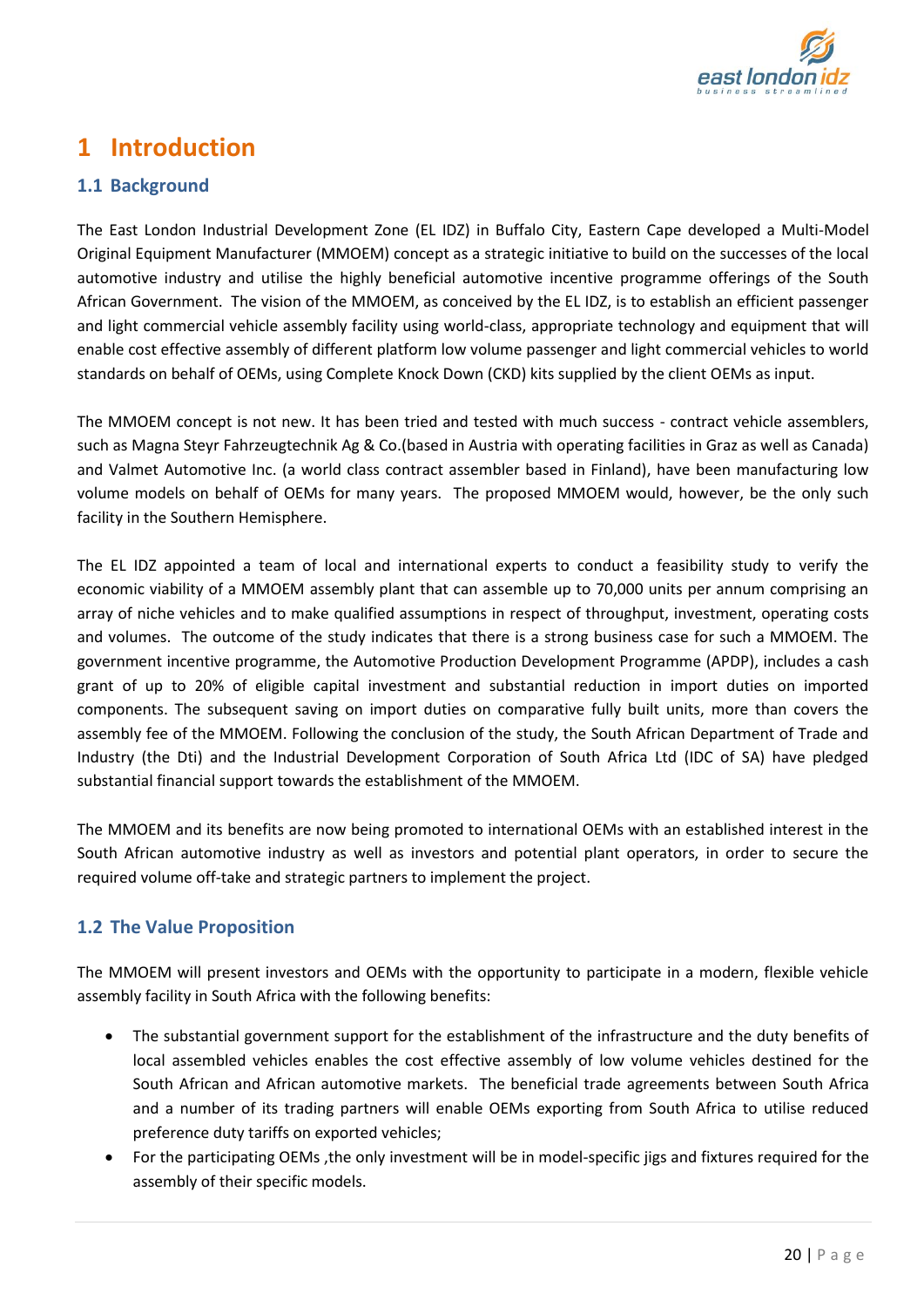

- The government investment in the building and infrastructure will benefit OEMs in reduced assembly fees;
- Products assembled using current best practices in automotive vehicle assembly; and
- For the investors and MMOEM operator, the project offers good returns on investment in a growing economy and industry sector that is of key importance to the South African government.

# <span id="page-4-0"></span>**2 Industry Overview**

The South African automotive industry and components-manufacturing supply chain are vital contributing elements to the success of the national economy and the sustainable growth of the country at large. The automotive sector is regarded as the leading manufacturing sector in South Africa, as it contributed 6.8% to the country's gross domestic product in 2011 with a total local production of just over 532,545 vehicles in that year. Industry aggregate sales of new vehicles reached 623,914 units (US\$21 billion) in 2012 and is projected to grow to ca 685,000 units in 2013. During 2012 the South African Automotive Industry exported 277,844 vehicles to 87 countries internationally but the number of destinations is expected to grow in line with Ford's intention to export its Ford Ranger to 148 countries. On a continental basis America, Europe and Africa represented the major destinations Africa accounting for 80,221 units or 28,9% of exported vehicles, Europe accounting for 31,5% and America for 66,220 or 23,8% of exported vehicles. Exports to African countries showed the strongest growth with approximately 18,9% year-on-year improvement over 2011. Light commercial vehicle exports to African countries excelled and at 69,187 units exported in 2012, this represented more than 86% of the total vehicle exports to Africa. The value of exported vehicles to international markets is estimated at US\$6billion in 2012. Assuming continued demand in most export countries and factoring in the light commercial vehicle export programme, NAAMSA projects industry export sales to grow by about 30% in 2013, or ca 83,000 units to more than 360,000 units.

## <span id="page-4-1"></span>**2.1 Local Sales**

The local automotive sales of passenger vehicles and light commercial vehicles reached just over 492,000 units in 2011 (NAAMSA). . Recent statistics released indicate that growth of 6% was achieved in 2012. The total imported vehicles which are in these categories accounted for 57% of local sales (70% of passenger vehicle sales and 30% of light commercial vehicle sales).

## <span id="page-4-2"></span>**2.2 Export Sales**

The SADC market for passenger and light commercial vehicles is projected to grow to ca 142,000 units in 2013. Local OEMs make extensive use of the government incentives such as the MIDP (terminated in 2012) and the new APDP (which commenced in 2013) to establish a presence on the African continent. These incentives also provide the OEMs with a cost advantage to sell their products into the African markets. This strategy is benefitting local OEMs as is evidenced by the 60% and 18,9% growth in export of passenger and light commercial vehicles to African countries in 2011 and 2012 respectively.

OEMs that assemble vehicles locally benefit from beneficial trade agreements between South Africa, USA, Europe and other African countries in respect of favourable import duties on their vehicles manufactured in South Africa.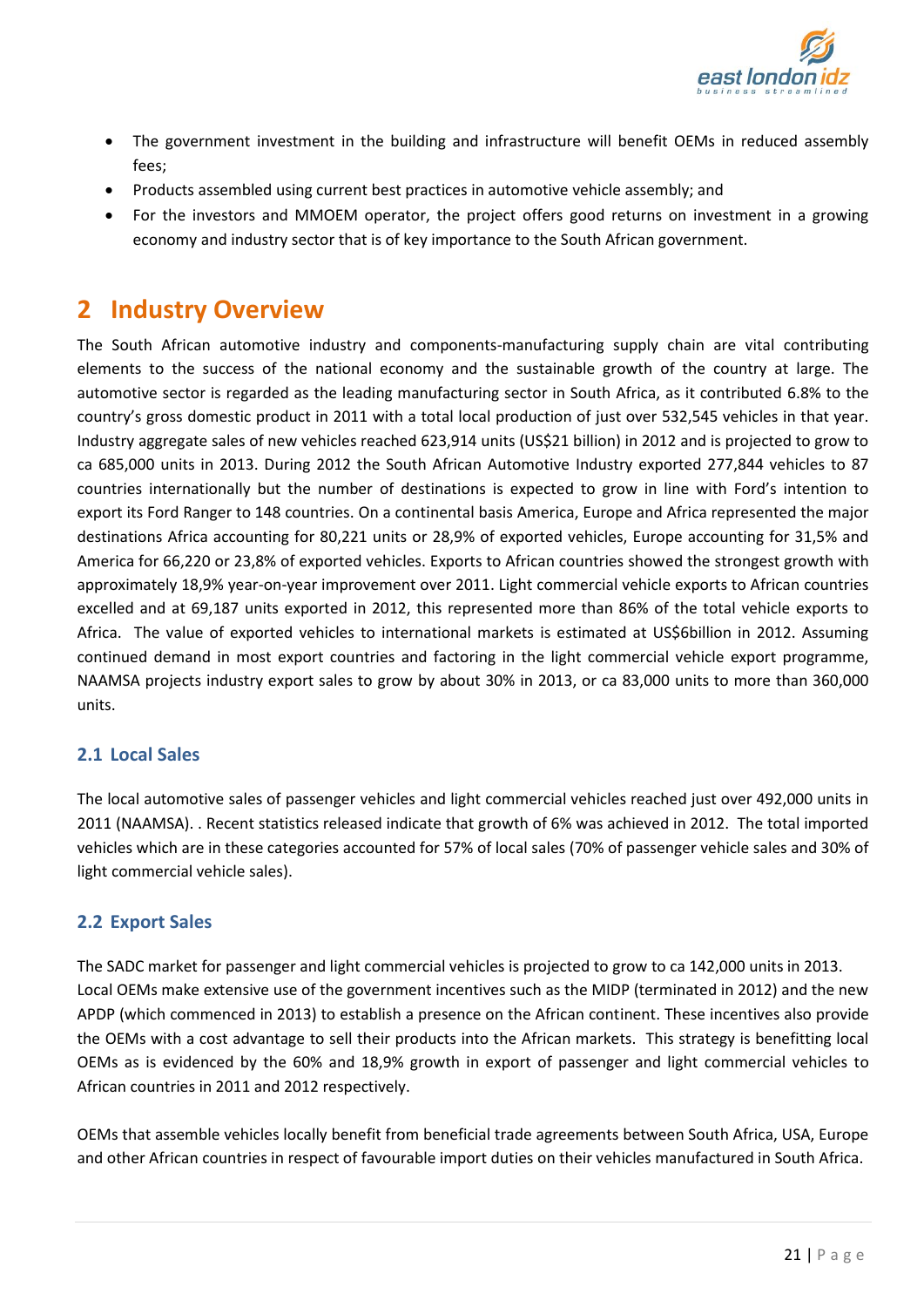

The South African automotive industry enjoys advantages when compared to some exporting countries. Its flexible production capacity, abundance of raw materials, government support measures, access to advanced technology and emerging-market proximity and cost advantages ensure the local industry increasingly adds value to multinational OEMs through competitively priced material, component, assembly and marketing costs. The South African and Southern African markets and economies also provide a sound and growing base market for OEMs while enjoying the benefits of first world transport, communication and finance infrastructure.

The combined effect of these initiatives is borne out by the performance of local OEMs such as:

- **Nissan**: In 2011 Nissan South Africa exported nearly 14,000 right-hand-drive and left-hand-drive vehicles assembled in their SA-based Rosslyn plant, largely into African countries;
- **Mercedes Benz SA**: MBSA Mercedes-Benz spent US\$235 million on upgrading its manufacturing plant in East London and now produces both right- and left-hand-drive vehicles for domestic and export markets;
- **BMW:** The BMW plant in Rosslyn secured the contract for the local manufacture and export of the BMW 3 series to local and international markets; and
- **Ford**: Ford SA invested US\$350 million in its assembly plant and is projected to manufacture up to 110,000 Ford Ranger pickup trucks per annum for the local and international markets;
- **Volkswagen**: VWSA manufactures the right-hand-drive Polo for the local and export markets; and
- **Toyota SA**: Toyota invested US\$1million in Prospecton/Durban to assemble the Toyota Ses'fikile minibus taxi from SKD kits. The company is also a leader in export of local assembled vehicles and approximately half of the cars exported by South Africa in 2011 were Toyotas.

NAAMSA expecte[d US\\$580 million to be invested](http://www.tradeinvestsa.co.za/news/1268044.htm) by the South African motor industry during 2012.

# <span id="page-5-0"></span>**3 Government Incentive**

The government is committed to fast-tracking the growth and development of the local automotive industry with its Automotive Production Development Programme (APDP), which will replace the Motor Industry Development Programme from January 2013. The vision of the APDP, shared by government and industry, is to double passenger and light commercial vehicle production in South Africa from about 600,000 units in 2013 to 1.2-million units by 2020. The APDP strategy is intended to raise SA's profile as a viable destination for foreign industrial investment and development.

The APDP programme supports the local assembly of vehicles through a combination of benefits:

 **Favourable import tariffs:** An import duty regime of 25% and 18% respectively on the import value of fully built units (FBU) with the latter applying to imported vehicles from Europe, and a 20% duty on the value of imported components for local assembly.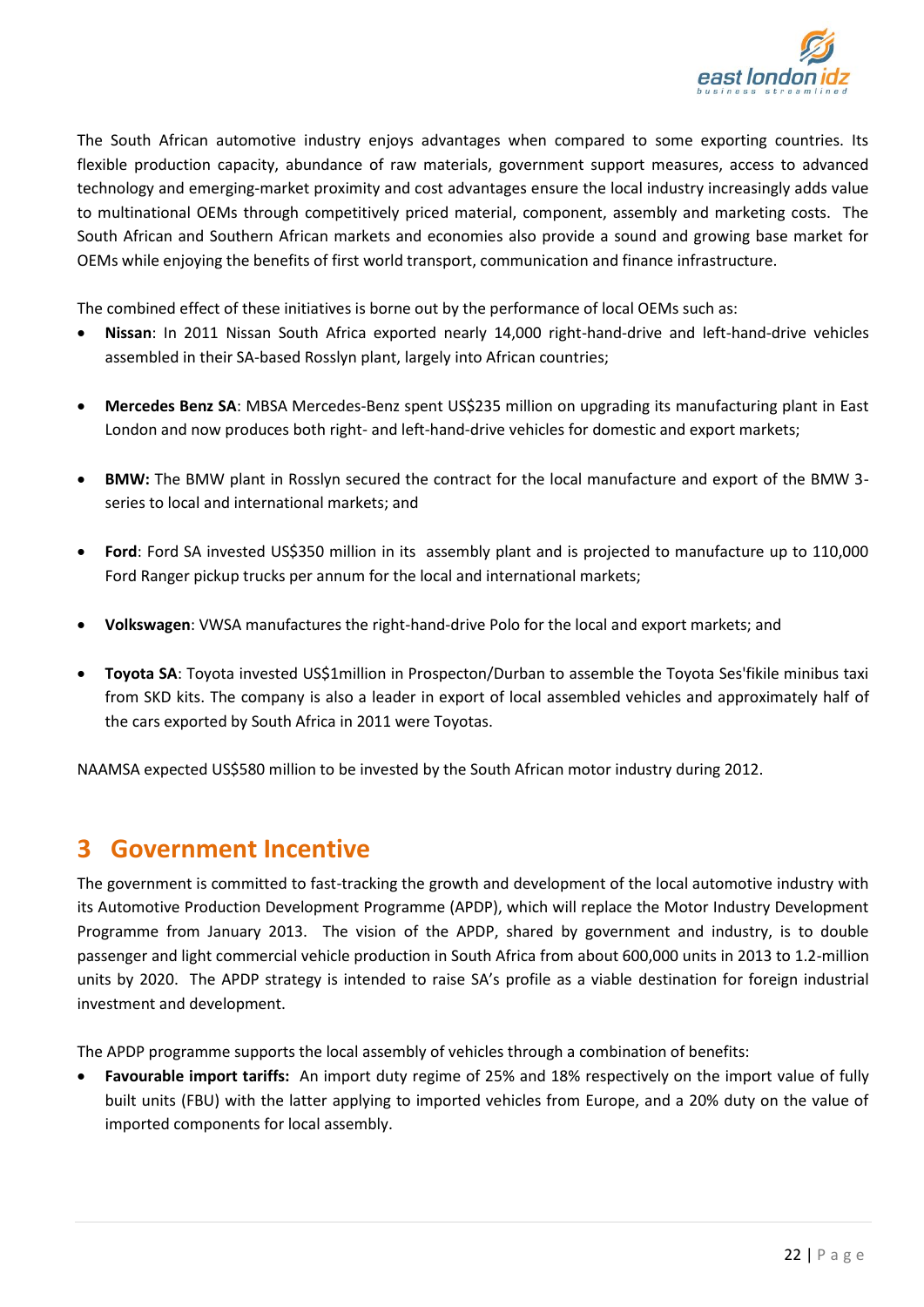

- **A duty free allowance:** Local assemblers will be allowed to import a percentage of their automotive components duty free. This Vehicle Assembly Allowance (VAA) will start at 20% in 2013 and will be reduced each year thereafter to reach 18% in 2015 and remains at that level;
- **A production incentive (PI)** based on vehicle sales and local value added. The incentive refunds 20% of the local value added component of local assembled vehicle sales as a duty rebate; and
- An **Automotive Investment Scheme** (AIS): A capital investment incentive (non-refundable grant) of up to 30% of capital investment, paid over 3 years.

In terms of the current regulations, these incentives are subject to the local assembler achieving a minimum production of 50,000 units per annum within a 2-year ramp up period. The incentive programmes mentioned above are structured such that upon the achievement of these economies of scale, the import duty reductions exceed component importation and local assembly costs.

As such, there is a sound foundation and motivation for importers with established markets in South Africa to assemble their vehicles locally and sell to the South African and African markets. Local assembled vehicles will also be considered as manufactured in SA and can therefore be exported internationally using the beneficial trade arrangements that South Africa has with many of its major trading partners. However, many of the OEMs selling vehicles in South Africa cannot achieve the required scale of production independently. The establishment of the MMOEM as a single entity will, however, achieve the minimum scale, and those importers which participate, will enjoy the same benefits as the larger OEM's in South Africa.

The strategy is intended to raise SA's profile as a viable destination for foreign industrial investment and development. Furthermore, the government's goal of creating 5-million jobs by 2020 under the New Growth Path, as well as the National Planning Commission's National Development Plan (NDP) aspiration to create 11 million jobs by 2030 and bring unemployment down to 15%, will largely depend on the continuous successes of priority sectors, such as the local automotive sector.

# <span id="page-6-0"></span>**4 The MMOEM**

The MMOEM model entails the establishment of a flexible assembly facility, operated by a contract assembler that contracts with OEMs for the assembly of their vehicles. The MMOEM undertakes to assemble vehicles on behalf of OEMs to their requirements according to a time, volume and price service level agreement. In contrast to the single platform high-volume assembly plants of OEMs worldwide, the MMOEM was designed to cater for a high level of flexibility while maintaining OEM quality standards and cost efficient assembly of a number of different platforms in relatively low volumes. The local assembly of as little as 2,500 units per annum of a single model in the MMOEM will therefore give the contracting OEMs the same benefits as the existing OEMs that have assembly plants in South Africa.

The technical design of the proposed MMOEM was developed as part of the detail techno-economic feasibility study. The feasibility study team, comprising experts from local and international companies in the automotive industry and vehicle assembly technology fields, participated in the execution of a detailed facility design study to confirm the financial and technical viability of the proposed MMOEM. The team included advisors from Valmet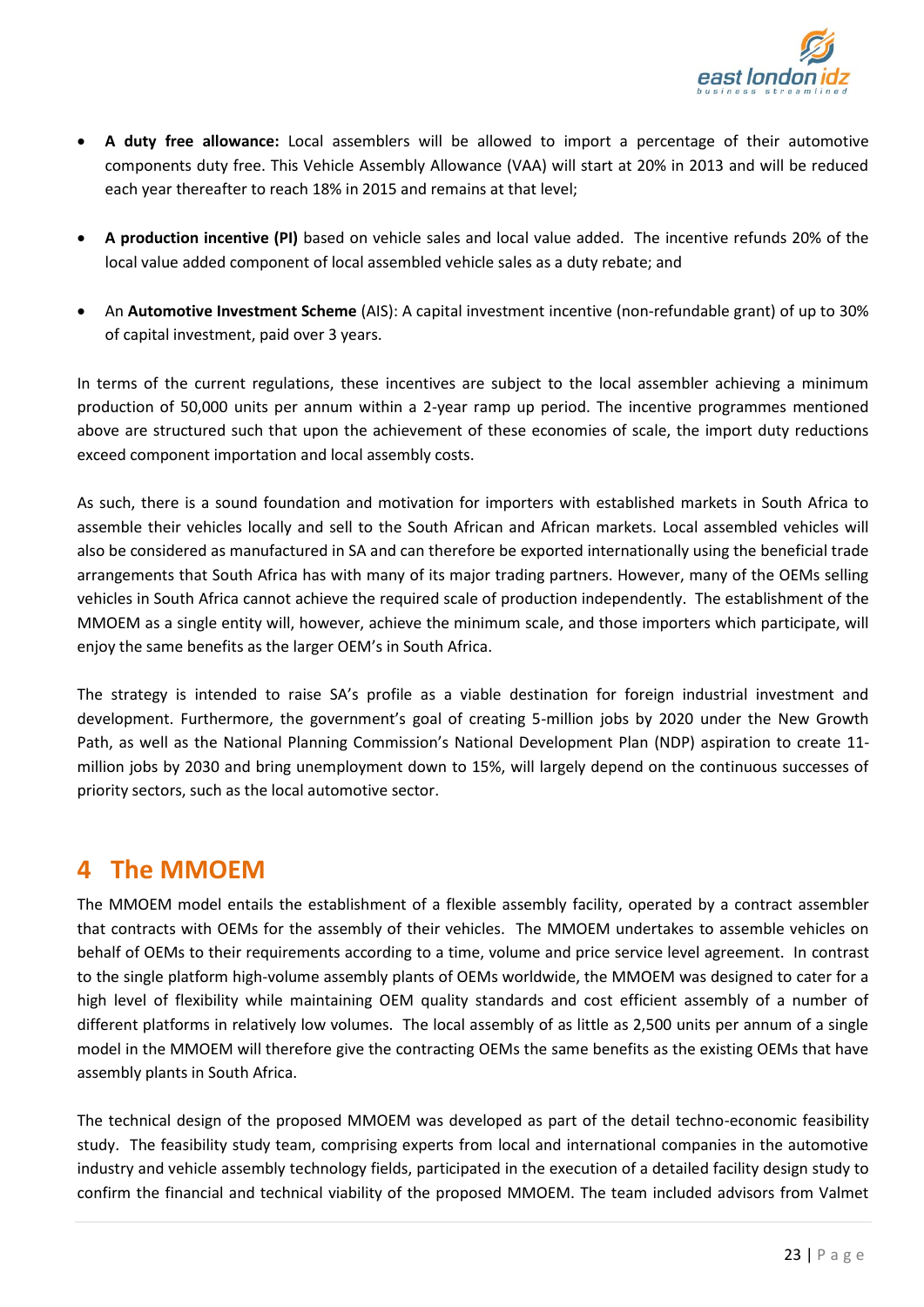

Automotive Inc. as an expert MMOEM assembler with an established international reputation amongst the leading OEMs. The South African team comprised individuals that have extensive experience in the local OEM industry with companies such as Ford, BMW and MBSA. The local team was strengthened by international engineers from Arup Inc., MBtech Group GmbH & Co., EDAG GmbH & Co. and Eisenmann AG. These companies are renowned and respected by the leading OEMs in the world. The team was tasked to design a flexible assembly facility that could cater for the cost effective assembly of at least 6 different vehicle platforms. Valmet was tasked to act as contract assembler and advisor in terms of the practical implementation of the assembly facility and to verify the feasibility of the MMOEM business model.

The production philosophy is primarily determined by the market need, ie the MMOEM must be a vehicle assembly facility that can produce in excess of 50,000 units per annum of a mixed portfolio of class vehicles (passenger and light commercial vehicles) that meets the South African government's APDP requirements. The assembly facility will have to cost effectively assemble a variety of vehicles from different OEMs. The assembly plant configuration and individual shop (body shop, paint shop and assembly line) therefore deviates from the norm insofar as this plant cannot be designed around a specific product (or products) with a forecasted lifecycle – but rather an envelope of different products with a forecasted combined volume – with the ability to quickly change product(s) and/or volumes. The plant layout and operations do not differ from conventional vehicle assembly plants, as is illustrated in the flow diagram below.



#### <span id="page-7-0"></span>**Figure 1 Vehicle assembly Process Flow**

The unique features of the MMOEM assembly facility differentiating it from conventional assembly facilities are encapsulated in the design of optimum flexibility at each stage of the assembly process. The unique designs incorporate interchangeable features of specific equipment, such as

- robots;
- the layout of the production lines;
- the design of the building; and
- ultimately, the use of the central buffer

The main features that differentiate the MMOEM vehicle assembly plant from others, and that accommodates the diversity of platforms envisaged, includes equipment, building and process features and final design of the Body shop, Buffer, Paint shop and Assembly.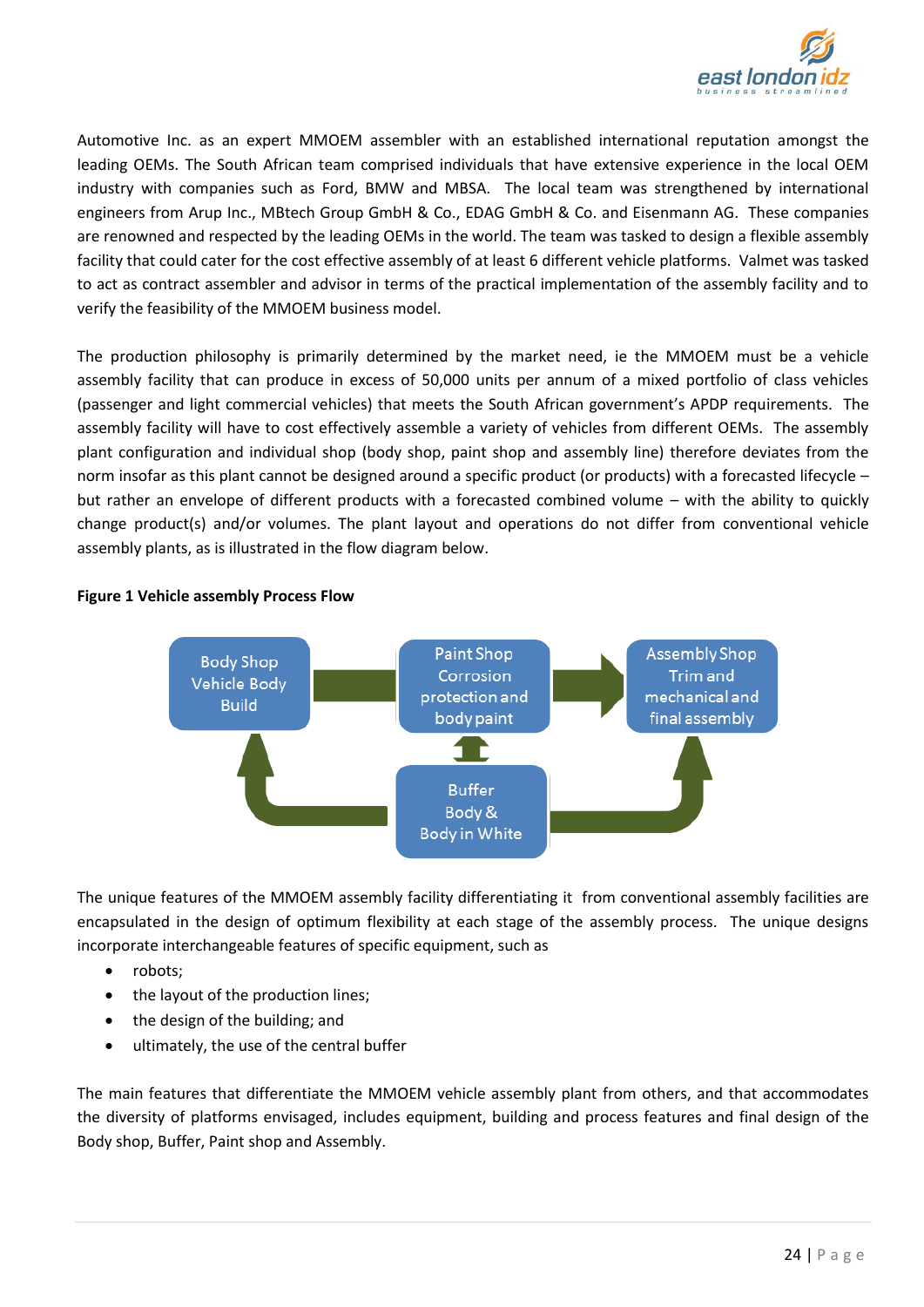

In terms of the operating the MMOEM, the use of a highly integrated information and communication system is needed to ensure a high level of line production stability by scheduling the model mix prior to and during production. The involvement of a highly reliable supply chain is essential and therefore also the role of the logistics service provider. The capacity and flexibility of the plant production systems and physical layout, including the design of the buffer specifically, contributes towards the production system being able to absorb some operational delays – for whatever reason. The overall management of the production schedule therefore requires:

- JIT and JIS (Just-in-Time and Just-in-Sequence) supply logistics with intelligent tracking and part-by-part calloff with safety margins built in to absorb operational delays; and
- Extensive communication and coordination between OEM, Logistic Service Provider and MMOEM to balance the supply chain as far back as possible (OEM packaging of CKD), with built-in safety stock per model.

The assembly line flexibility includes provision for rapid changeover from old (run-out) models to new (run-in) models. Provided the required model specific jigs and fixtures are available on site, any new model introduction and associated engineering changes can be accomplished in 3 months which includes the initial assembly of vehicles and balancing changes in the supply chain. It is therefore foreseen that contracts for model assembly will typically require:

- A minimum contract period of 2 years with no model changes; and
- Minimum volumes of not less than 5,000 units per annum.

This will ensure that the MMOEM plant operates optimally within its designed envelope and competitive cost structures. Smaller volume production runs for shorter periods can be accommodated at a price premium though. The final design was tested thoroughly by MBTech in a simulation model that confirmed the plant design, plant lay-out, equipment capacity and plant throughput

The MMOEM has been designed to include sufficient flexibility to also assemble vehicles that have different power trains, such as electric vehicles. The use of alternative materials, such as carbon fibre, is not provided for. Should the need arise for alternative materials suitable plant and equipment would need to be installed, while no addition to the building would be required.

The unique design features of the MMOEM incur capital investment and operational expenses that might otherwise not have been required. The total projected investment in plant and equipment required to establish the MMOEM comprises the following and includes professional fees, escalations, contingency and inflation.

| <b>MMOEM Plant Section</b> | <b>Capital Budget</b> |
|----------------------------|-----------------------|
| Assembly                   | \$49 556 453          |
| Paint Shop                 | \$177 358 886         |
| <b>Body Shop</b>           | \$101 937 266         |
| <b>Buffer</b>              | \$5145400             |
| ICT                        | \$46 099 558          |
| Vehicles                   | \$303435              |
| Office Equipment           | \$510393              |
| TOTAL                      | \$380 911 391         |

#### <span id="page-8-0"></span>**Table 1: Total Capital Equipment Budget**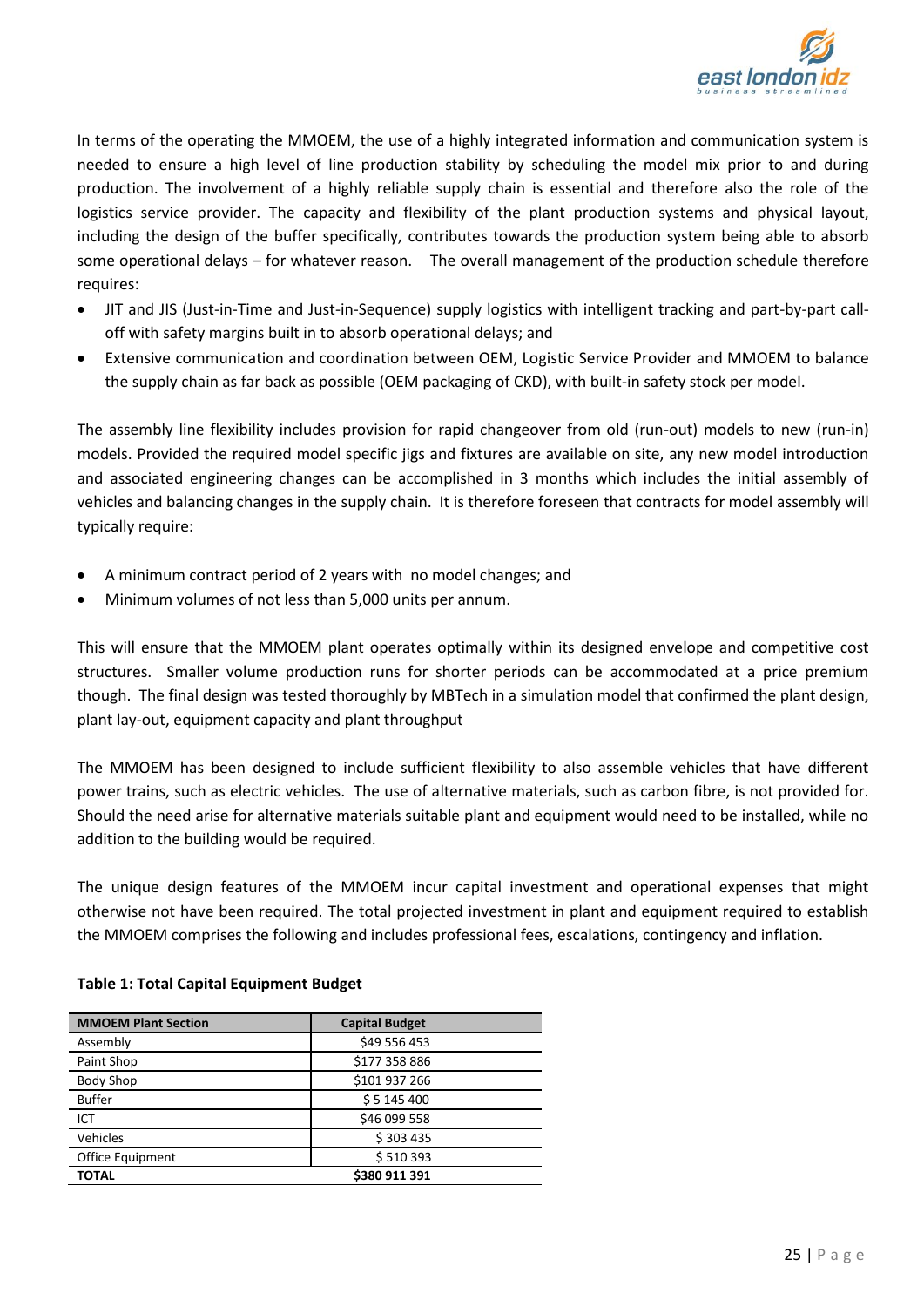

The plant and equipment requirement, informed the building and construction engineers in respect to the space, structure and layout of the assembly facility. The design of the building, lay-out and site position were carefully chosen to minimise environmental impact. A suitable site in EL IDZ is available and the engineers confirmed the availability of utilities, such as water, sewerage and electricity supply.

The building covers a total area of 183,146  $m^2$  and is made up of the following areas:

- Production areas 158,179 m<sup>2</sup>; and
- Ancillary buildings and administration offices 24,967  $m^2$ .

#### <span id="page-9-0"></span>**Table 2: Production buildings and sizes**

| Schedule of MMOEM plant areas |               |          |           |            |               |         |
|-------------------------------|---------------|----------|-----------|------------|---------------|---------|
|                               | <b>Buffer</b> | Assembly | Body Shop | Paint Shop | <b>Bridge</b> | Total   |
| $TOTAL$ (m <sup>2</sup> )     | 18.560        | 54.839   | 53.333    | 31.251     | 196           | 158,179 |

The building and infrastructure budget includes provision for major earthworks and site preparation to enable the plant to be built on 3 levels. The following budget costs include professional fees and escalation of costs as well as an inflationary adjustment based on 6% inflation per annum.

#### <span id="page-9-1"></span>**Table 3: Building and Infrastructure Budget**

| <b>MMOEM</b> section  | <b>TOTAL Projected</b> |  |  |
|-----------------------|------------------------|--|--|
| Assembly              | \$81 254 576           |  |  |
| Paint Shop            | \$46 929 416           |  |  |
| <b>Body Shop</b>      | \$83 533 099           |  |  |
| Administration        | \$22 436 840           |  |  |
| <b>Buffer</b>         | \$18 208 212           |  |  |
| <b>Energy Centre</b>  | \$19 568 776           |  |  |
| <b>External Works</b> | \$92 189 826           |  |  |
| ΤΟΤΑL                 | \$364 120 743          |  |  |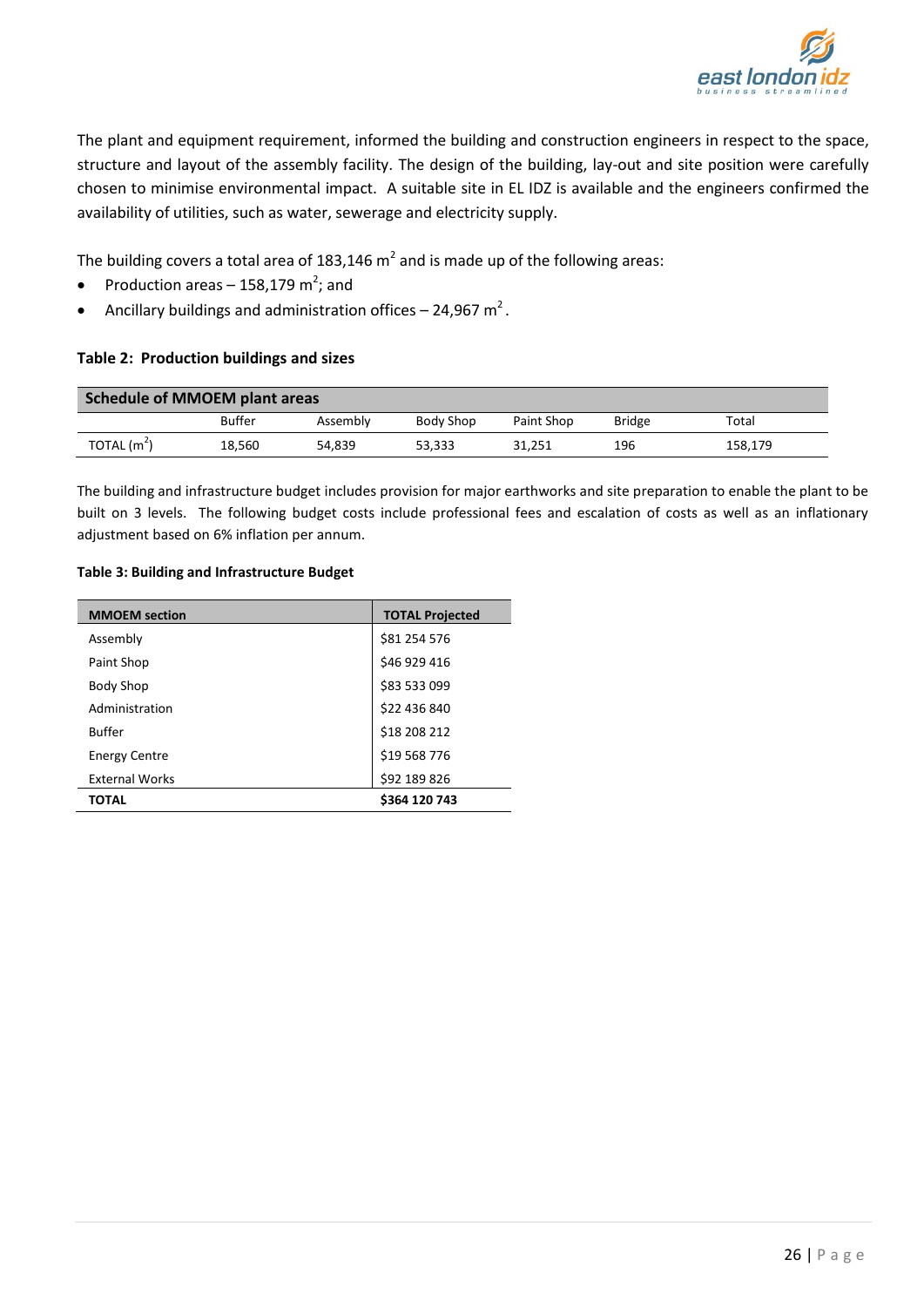

The overall process flow through the plant as discussed in the technical review is illustrated in the following diagram:

<span id="page-10-1"></span>



# <span id="page-10-0"></span>**5 Implementation**

The construction of the MMOEM is projected to take 3 years from date of commencement. This will include the execution of an environmental impact assessment, site and infrastructure preparation, building construction, erecting and commissioning the plant and equipment. An initial 6-month period, commencing in Quarter 1, 2013 is allowed for the preparatory phase to secure the commitment of the strategic partners, OEMs and financial institutions and government departments. It is envisaged that the MMOEM will be operated by a strategic operational partner with an established track record in contract assembly of vehicles.

The installation of plant & equipment is projected to start towards the end of 2015 and will be completed by January 2017. Commissioning activities will commence in October 2016 with the last production trial ending on February 2017. Start of Production is scheduled for **3 March 2017**. A 6-month ramp-up period will follow after which final handover will be done in **September 2017**. The plant is projected to run at an annualised capacity of more than 50,000 units by March 2019 and up to 60,000 units by July 2018.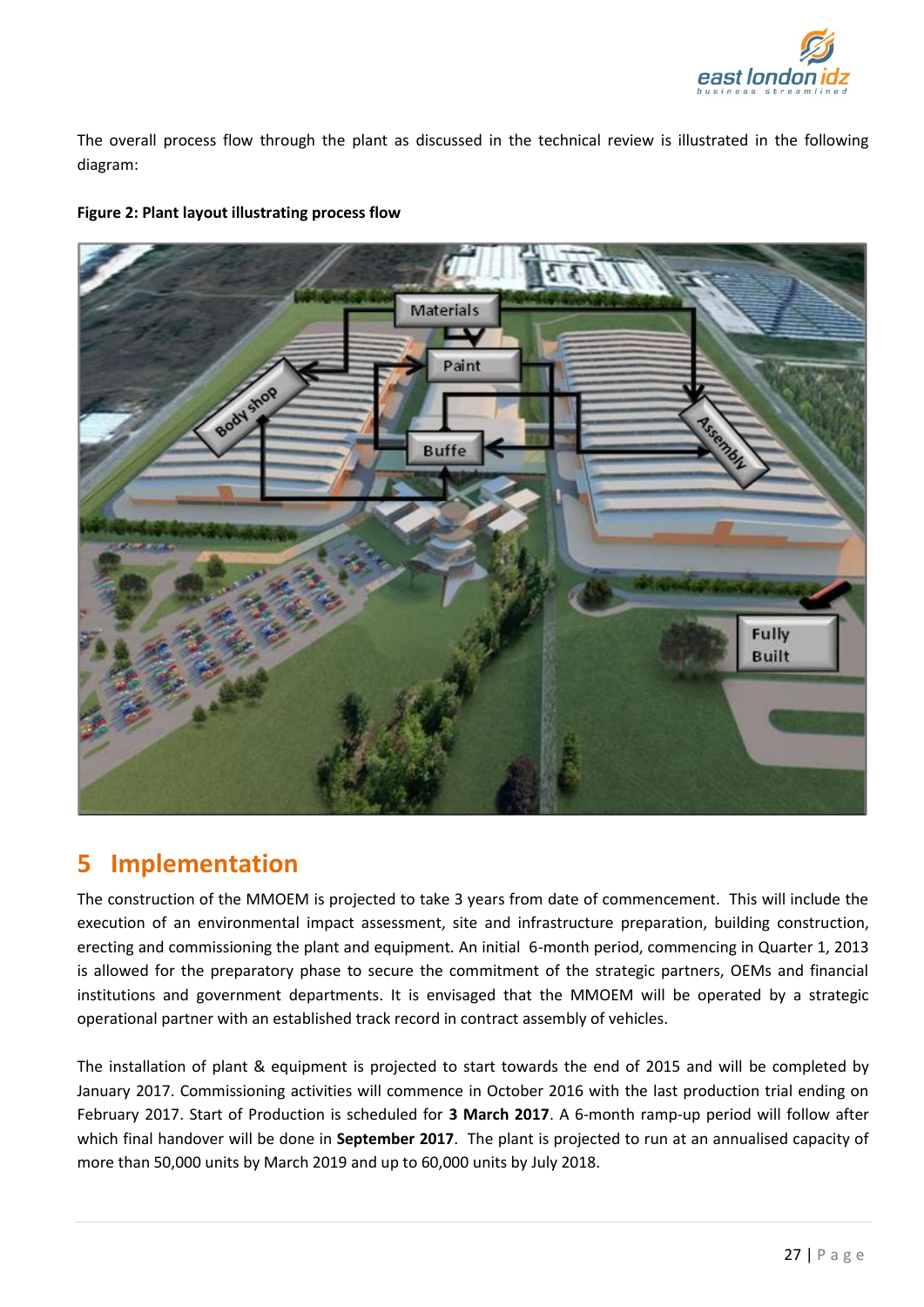

# <span id="page-11-0"></span>**6 MMOEM Location**

The EL IDZ is located in Buffalo City, the municipal area which also incorporates Bisho, the Eastern Cape Province's capital and King William's Town. The city is home to Mercedes Benz South Africa (MBSA) as well as various worldrenowned auto component manufacturers, situated in the IDZ such as Johnson Controls, the Feltex Group, Molan Pino, TI Automotive, and MC Syncro. The long history of success by these multinationals in East London are a testimony to the commitment of the local workforce and government stakeholders of the region namely the Buffalo City Municipality, Transnet, the local Provincial Government departments and the ELIDZ. A number of new automotive suppliers will be locating in the ELIDZ from Quarter 2, 2013 as they prepare for the JIT supply to the MBSA plant for production in the new generation C-Class. Amongst these new companies is Friedrich Boysen, a developer and manufacturer of full exhaust systems, catalytic converters and exhaust manifolds.

The IDZ is logistically well positioned in close proximity to national road, rail and air networks as well as the highly efficient East London Port.



#### <span id="page-11-3"></span>**Figure 3: Geographic location of East London and aerial view of ASP and MMOEM location**

Completed bulk infrastructure, an established Automotive Supplier Park (ASP) as well as shared services and logistics are some of the on-the-ground benefits of locating the MMOEM in EL IDZ.

# <span id="page-11-1"></span>**7 Financing the MMOEM**

## <span id="page-11-2"></span>**7.1 Investment Structure**

The MMOEM business case has been presented to the Department of Trade and Industry and the Industrial Development Corporation of SA Ltd. These two organisations represent the most significant supporters of industrial development in South Africa. The ELIDZ is in the final stages of negotiation with both these entities i.r.o the funding. The IDC has indicated that it can advance funding to the project subject to the participation of a strategic operating partner and the OEMs. The safeguarding of this key milestone will act as the trigger for the dti to fund the ELIDZ's building which will accommodate the operation.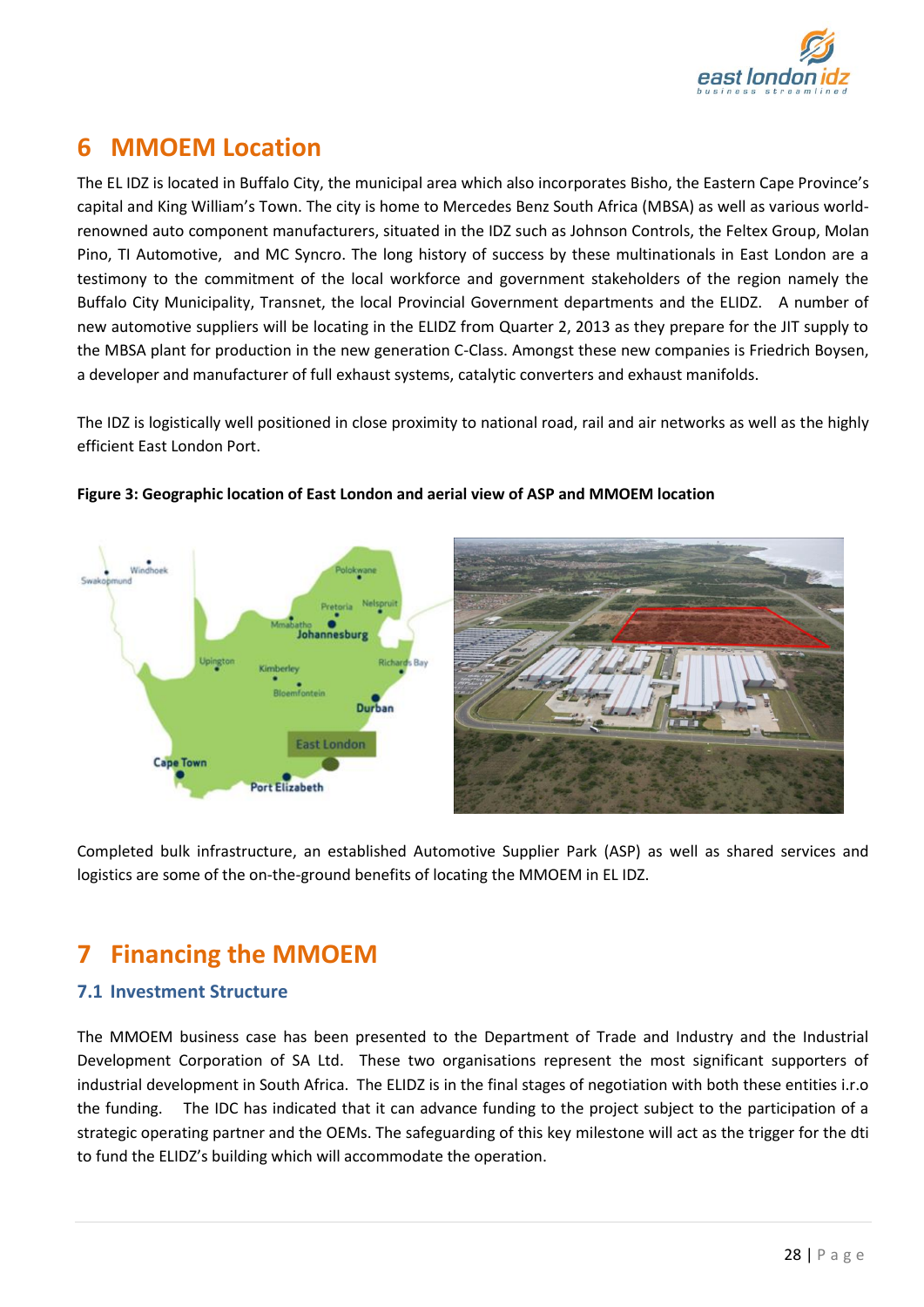

It is envisaged that the funding structure of the project will require 40% shareholders' contribution and 60% external loan finance, while the building and infrastructure will be provided by the EL IDZ on a long term lease of 30 years.

Total **CAPEX** amount to approx.. **US\$453 million**

Total investment in **buildings** amount to approx.. **US\$360 million**

#### <span id="page-12-3"></span>**Figure 4: Proposed Investment Structure**



## <span id="page-12-0"></span>**7.2 Financial considerations**

The financial viability of the proposed MMOEM project includes the following key financial deliverables:

- The IRR (real) for the project is 19% over the first 10 years. It improves to 22% over the projected life of the project, ie 21 years; and
- The investor returns is 23% real based on a 40% contribution by the shareholders/investors.

A sensitivity analysis performed on the financial model, indicates that price and volume variables drive the financial performance of the business and returns. Price sensitivity is 16% and volume sensitivity is 60%.

# <span id="page-12-1"></span>**8 The Way forward**

## <span id="page-12-2"></span>**8.1 Invitation to participate**

The MMOEM business case has been adopted as a viable project by the EL IDZ, the Dti and the IDC of SA Ltd. These organisations represent the key local financial supporters for the project and together have indicated a willingness to finance more than 67% of the total funding required for the project. The business case is now presented to OEMs and potential strategic partners, such as Valmet and Magna Steyr as well as potential local and international investors.

OEMs that are interested in participating in the MMOEM as a client and sharing the assembly with other OEMs are presented with the business case and financial model to give them the opportunity to verify the financial